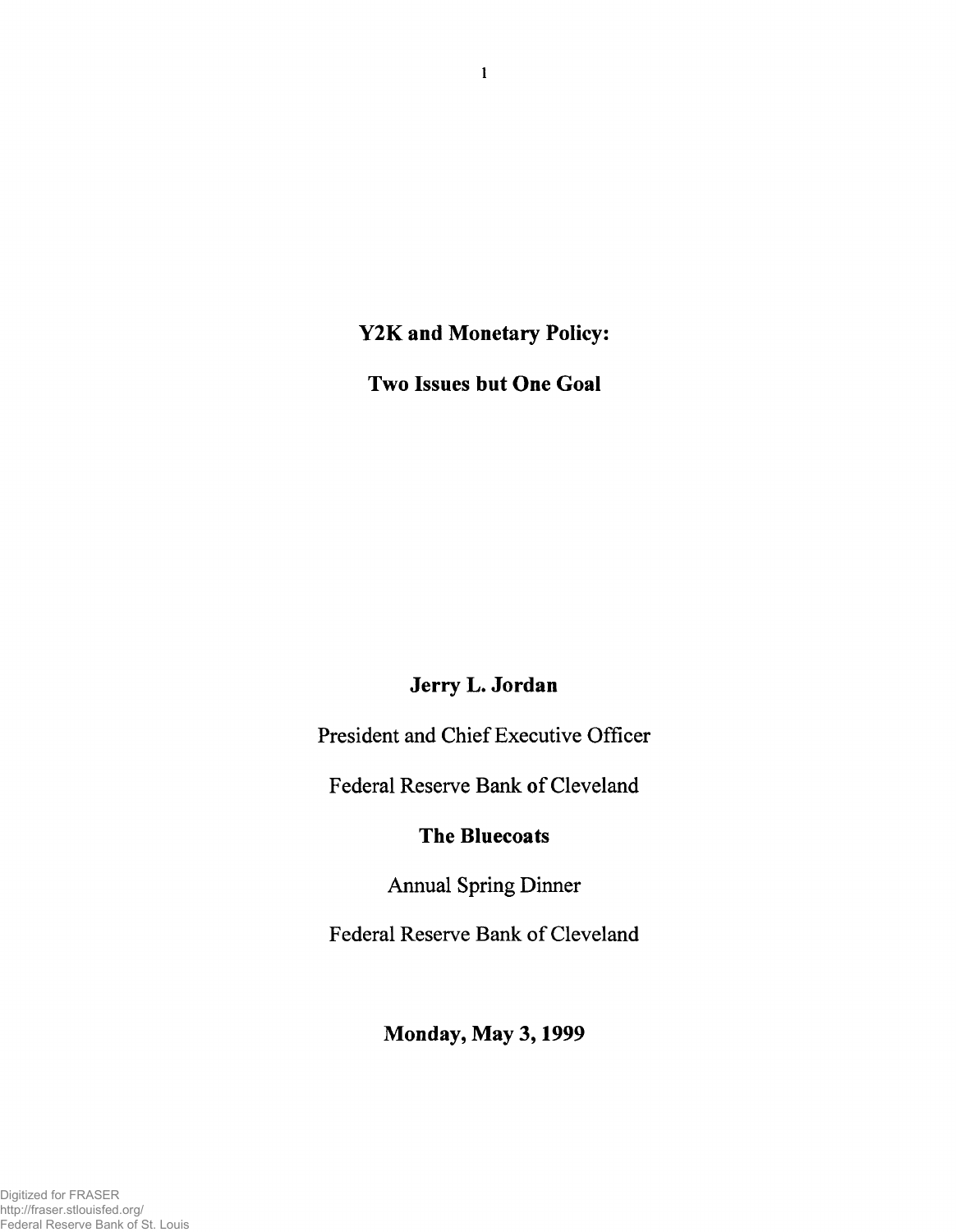Good evening, ladies and gentlemen.

It is my great pleasure to welcome the Bluecoats and your guests to the Federal Reserve Bank of Cleveland. We are honored to have this privilege of hosting your distinguished group for your Annual Spring Dinner. I believe that having your dinner here in our facilities is quite appropriate, given the common goal that our organizations share. We in the Federal Reserve, like the men and women whose families you support, are committed to serving the public and operating with the best interest of the public in mind.

I hope that many of you were able to take part in the tours of our Bank which were provided earlier. It is with great pleasure and pride that we open our doors to you and other members of the community to show you our facilities and our operations. But more importantly, it is to provide you with a better understanding of the Federal Reserve System and the Federal Reserve Bank of Cleveland. From time to time, through various occurrences and situations, I am reminded that many people know very little about the Federal Reserve and what we do. Some of that is our own doing, since the Federal Reserve has historically maintained a low profile in the public eye. But our "mysterious" role has also been due to the limited press that we have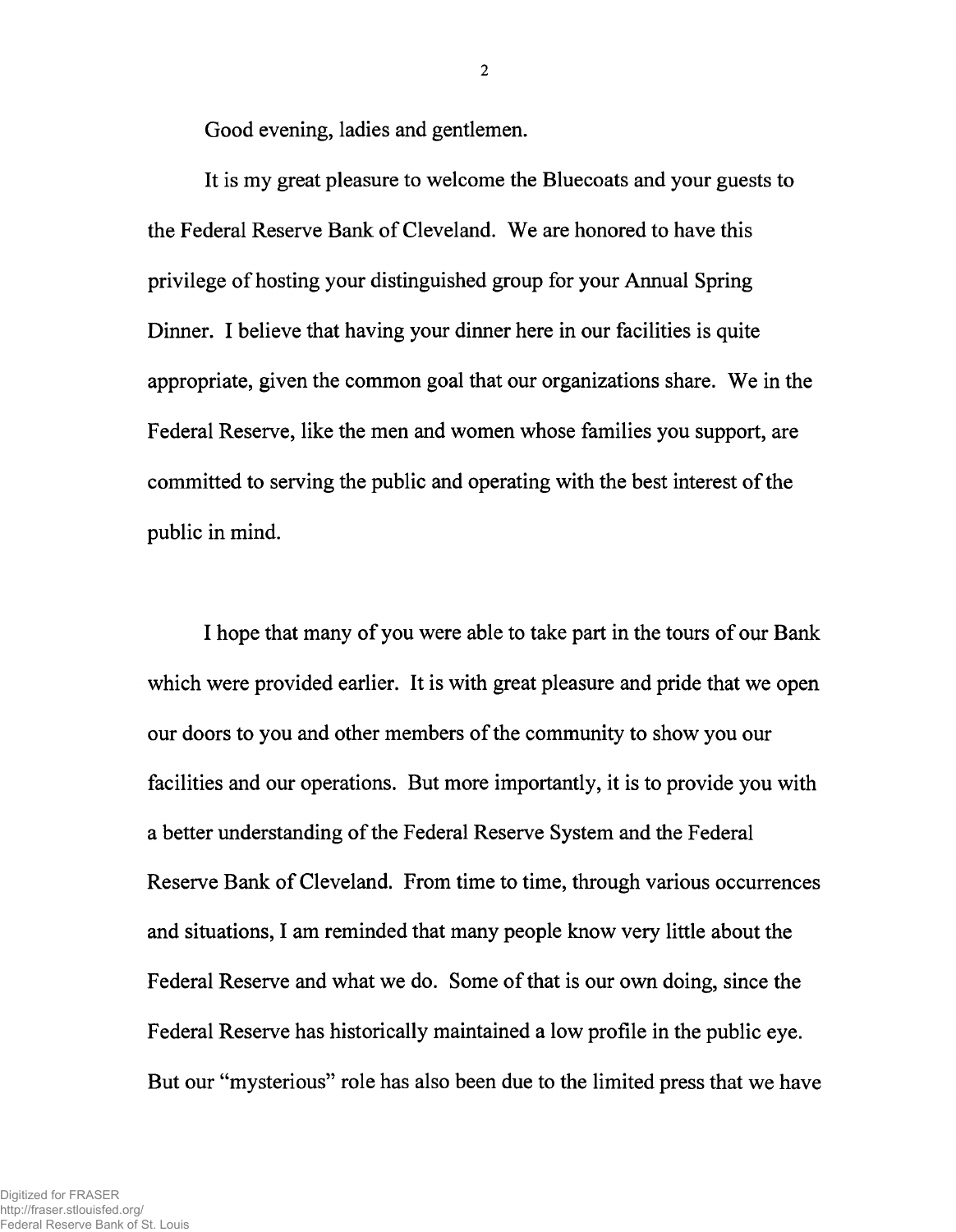received from the media – which is a good thing. Given the nature of news reporting, our absence from the headlines is an indication to me that our operations are running effectively and that there is nothing "newsworthy" to report. However, there is a need to develop a greater understanding by the general public of the role of the Federal Reserve in the economy because we  $do - both directly and indirectly - have an impact on everyone's lives. So$ we are taking some actions – such as hosting meetings of organizations like yours - to remove some of the mystery surrounding the Federal Reserve to develop a better understanding of our role.

Two issues which have not escaped the attention of the media and that I want to address this evening are the Year 2000 Century Date Change and, what the Federal Reserve is probably best known for, monetary policy. These two issues may seem totally unrelated, but in the Federal Reserve System we address them with a single overarching goal in mind. That goal is the preservation of a sound financial system - financial conditions best suited to supporting sustainable economic growth.

I'll begin with the Year 2000 issue.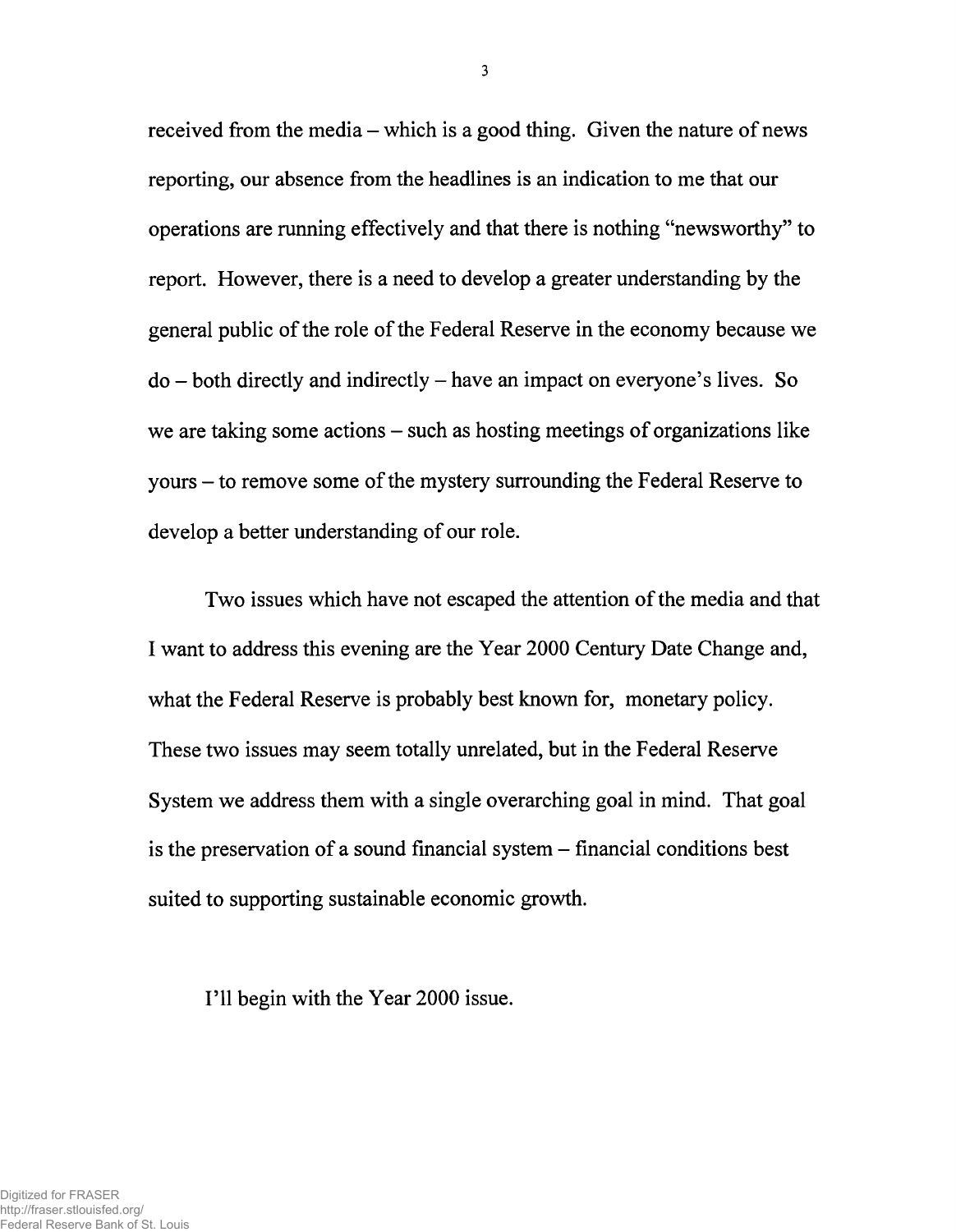I have no doubt that most of you have heard the wide range of opinions and predictions about what will happen on January 1, 2000. From my perspective, I am becoming increasingly confident that with respect to the U.S. financial world, and the variety of systems that support it, not much will happen.

The key factors in my level of confidence in the financial industry's readiness for Y2K are the amount of effort and activity that has gone into preparing for the century date change, and the fact that the industry as a whole has an impressive record of successfully dealing with operational challenges. From blizzards to power outages to major software failures, the industry has remained flexible and has built sophisticated and extensive back-up capabilities. The industry knows how to solve problems when they occur, and how to resume operations as quickly as possible.

Glitches will certainly occur, maybe even large ones. But with adequate contingency planning and event management, glitches can be contained.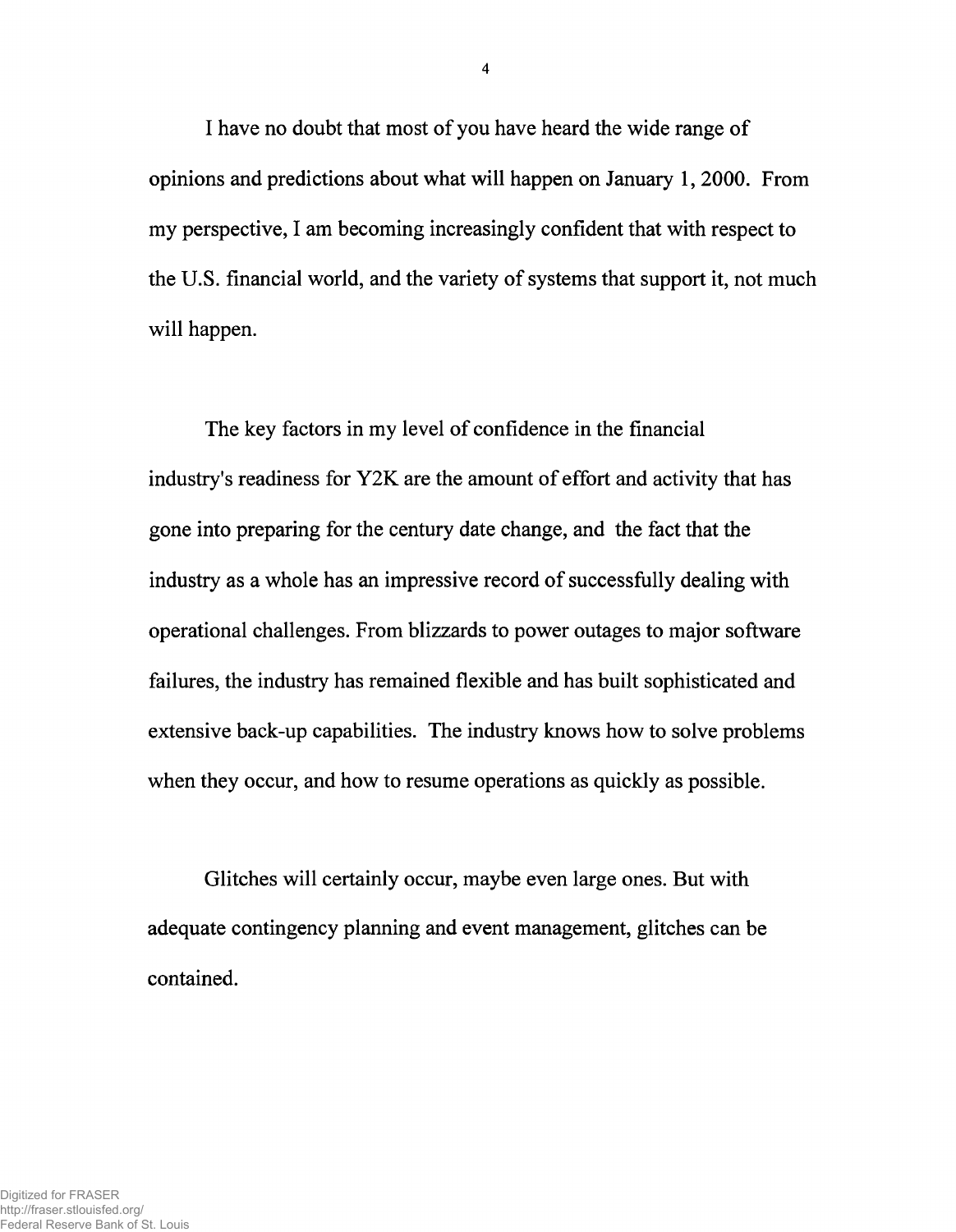Each day over \$2 trillion passes through Reserve Bank books representing the settlement of the U.S. Government securities market, the Eurodollar market, the dollar leg of all other foreign exchange transactions, settlement for a wide variety of security and bond markets, about 66 million checks and 16 million ACH payments, among other things. As such, we recognize the important role that the Federal Reserve plays in the U. S. and global financial industry. Thus, Federal Reserve concern from the beginning has been that our systems and those of depository institutions be Year 2000 ready as soon as possible.

Reserve Banks began Y2K project efforts more than two years ago. By the middle of 1998, all of the systems that Reserve Banks use to interface electronically with depository institutions had been made Y2K compliant and were ready for testing with customers. Early this year, nearly all our systems, both external and internal, were renovated where necessary and tested, and those systems are now in production. This means that the systems that Reserve Banks use in providing financial services today are Y2K compliant. These systems function today exactly as they will in the new century.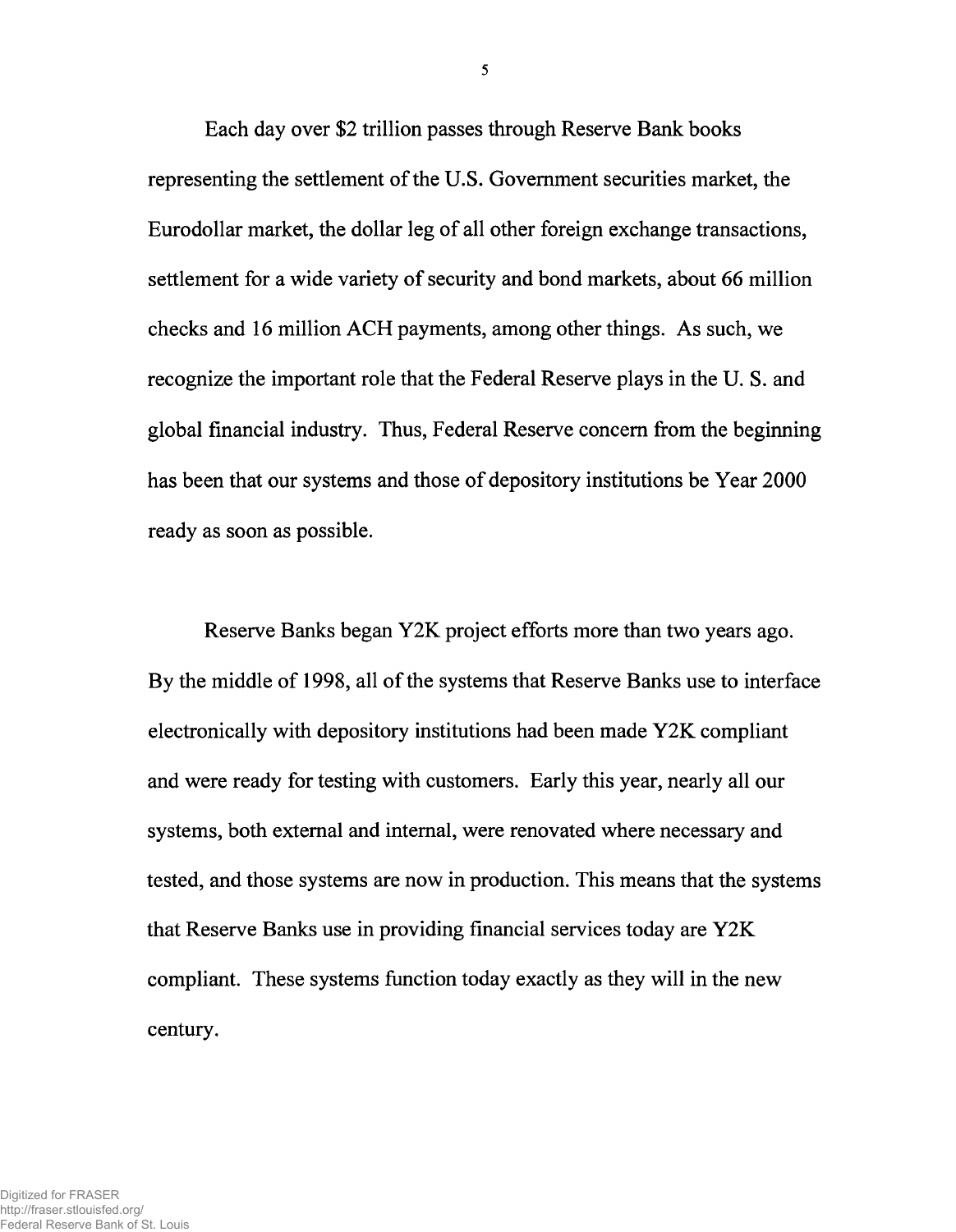Moreover, these are the same systems that are being used in test mode with depository institutions; thus they are also being stressed continually with the variety of test scenarios used by those institutions. About 8,000 of the 12,000 depository institutions that connect electronically with Reserve Banks, including virtually all major banks, have tested their connections with us. These tests have been going well. Recognizing that nothing can be fully guaranteed, I am as confident that Federal Reserve systems and their customer connections will function without fail in the new century.

The Federal Reserve has also been working with the other federal banking agencies to examine every federally insured depository institution in the country for Y2K readiness - not just once but several times. The banking agencies have established milestone dates for completing all phases of Year 2000 preparations, including the completion of contingency plans by June 30 of this year. We have found that banks are making excellent progress in meeting these milestone dates, with close to 97 percent of all banks making satisfactory progress. We are requiring banks to assess customer and counter-party risk and take steps to mitigate those risks, and we are overseeing major service providers and software vendors as well.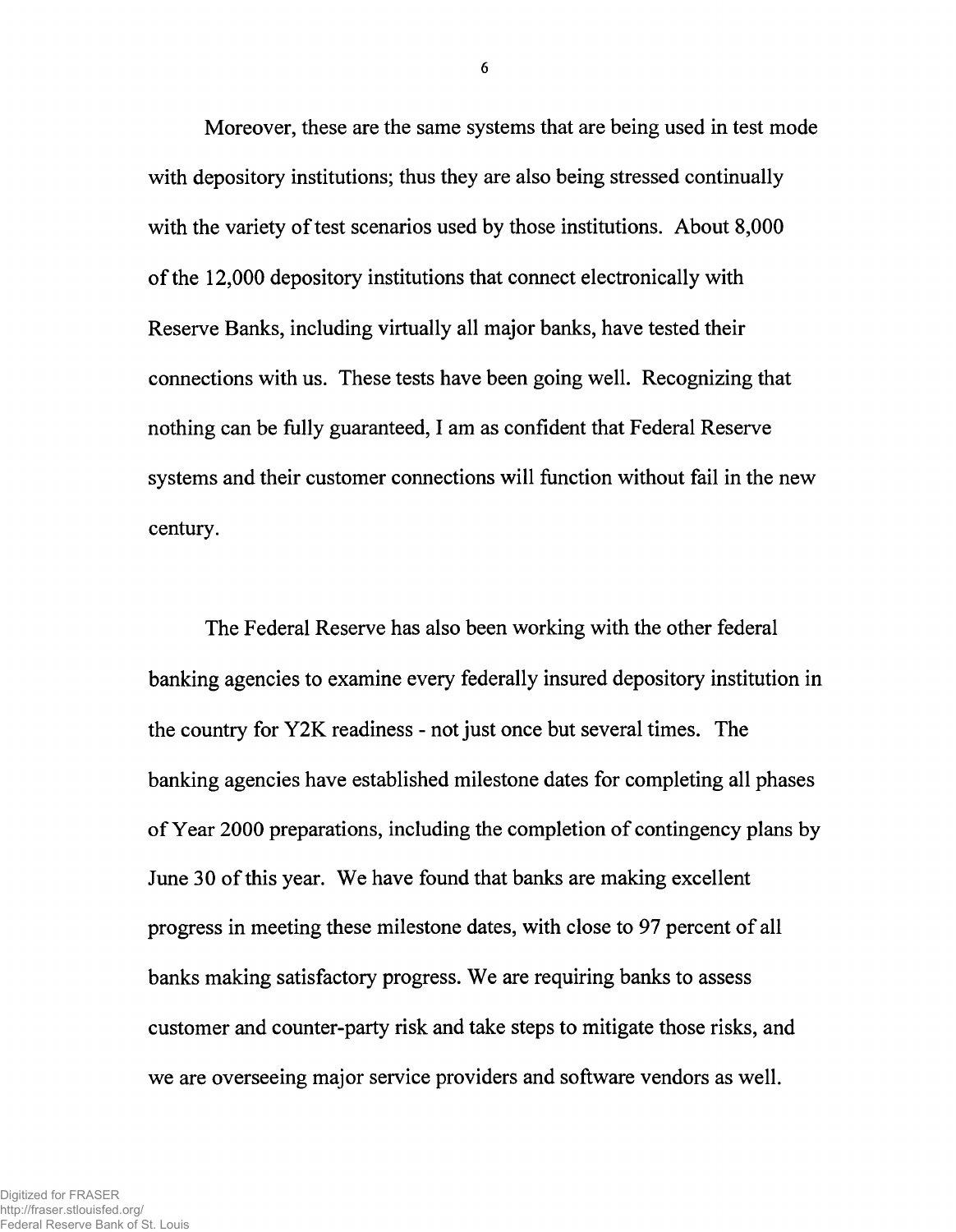What about financial services firms beyond commercial banks? Much is being done there as well. Major securities firms actually began Y2K efforts somewhat before the banking industry and have successfully conducted at least two extensive tests of their systems.

The dependence of the financial sector on various utilities, especially power and telecommunications, has been recognized by those charged with national Y2K coordination. The President's Year 2000 Conversion Council has a financial sector workgroup, chaired by the Federal Reserve, that is working closely with utilities to ensure problems are addressed and priorities are clear. Reliable utility operations are expected especially from major vendors, but less is known about small carriers and services in small communities and rural areas.

U.S. Government agencies have been seen as challenged in several reports, and some are thought to be behind schedule in fixing some missioncritical systems. However, those systems that most directly affect the financial world - those in the Treasury and Social Security – appear to be in good shape. Social Security systems are renovated and tested, and are now fully in production in Y2K mode.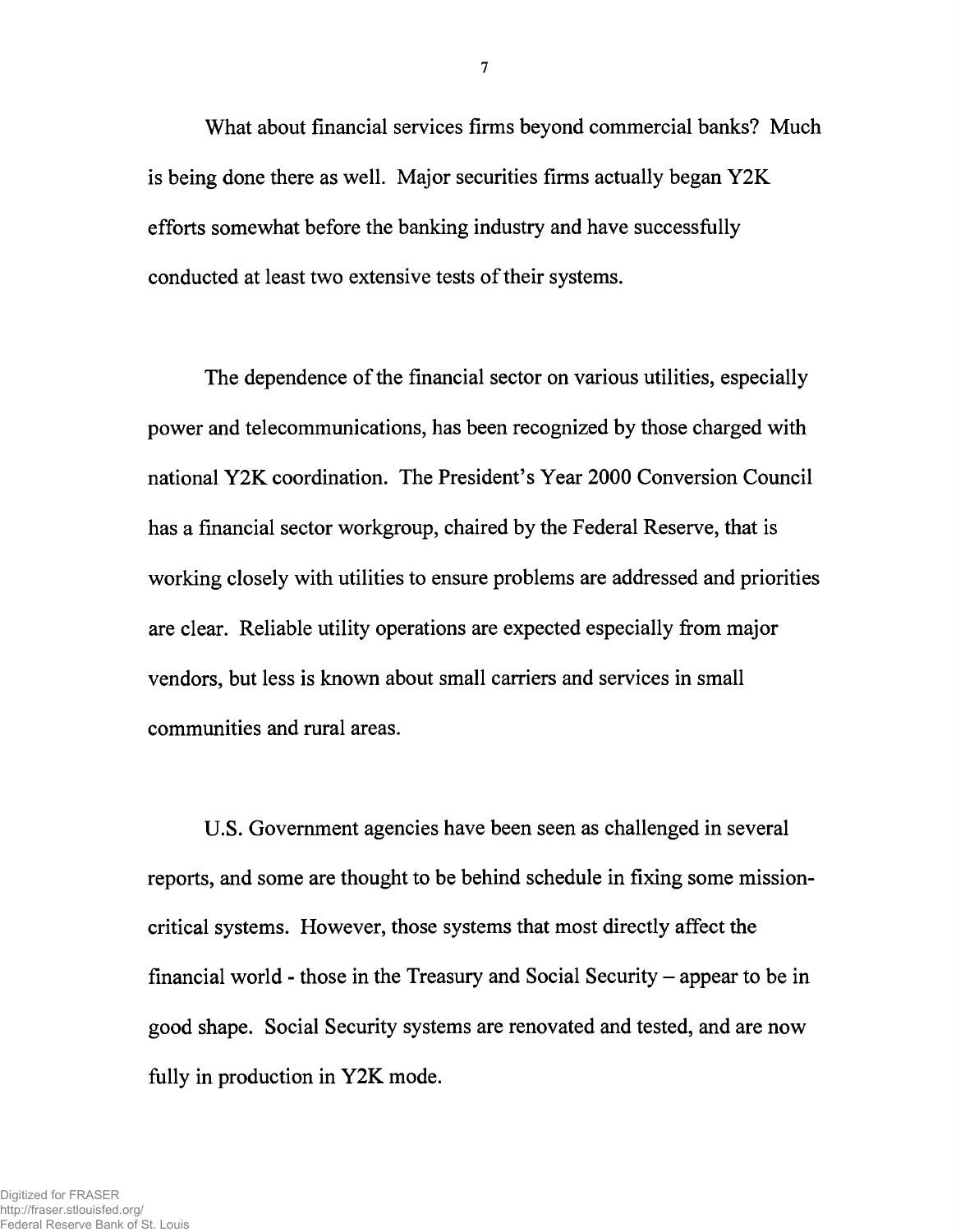In general, foreign entities are seen to be behind their U.S. counterparts in both the private and public sectors. The Gartner Group reports that the United Kingdom and Scandinavia are on a par with the U.S., while Germany and Latin America are further behind. Not surprisingly, developing countries are seen to be behind the developed world in their progress to prepare for the century date change.

On an optimistic note, I view the relatively glitch-free implementation of the Euro in January as an indication that Europe is likely to be ready for Y2K. A number of systems in some institutions were made Y2K compliant when the changes needed for the Euro were made. More importantly, institutions demonstrated the ability to meet a time bound, technologically complicated deadline albeit one with a more narrow impact.

In sum, then, Reserve Bank assessments, and reports and surveys done by others on the state of Y2K readiness, all point in the same direction. The financial sector - especially domestically - and the needed utilities that support it - are highly likely to succeed in making a smooth transition to the new century. Risks remain - most clearly in the foreign sector - and

 $\bf{8}$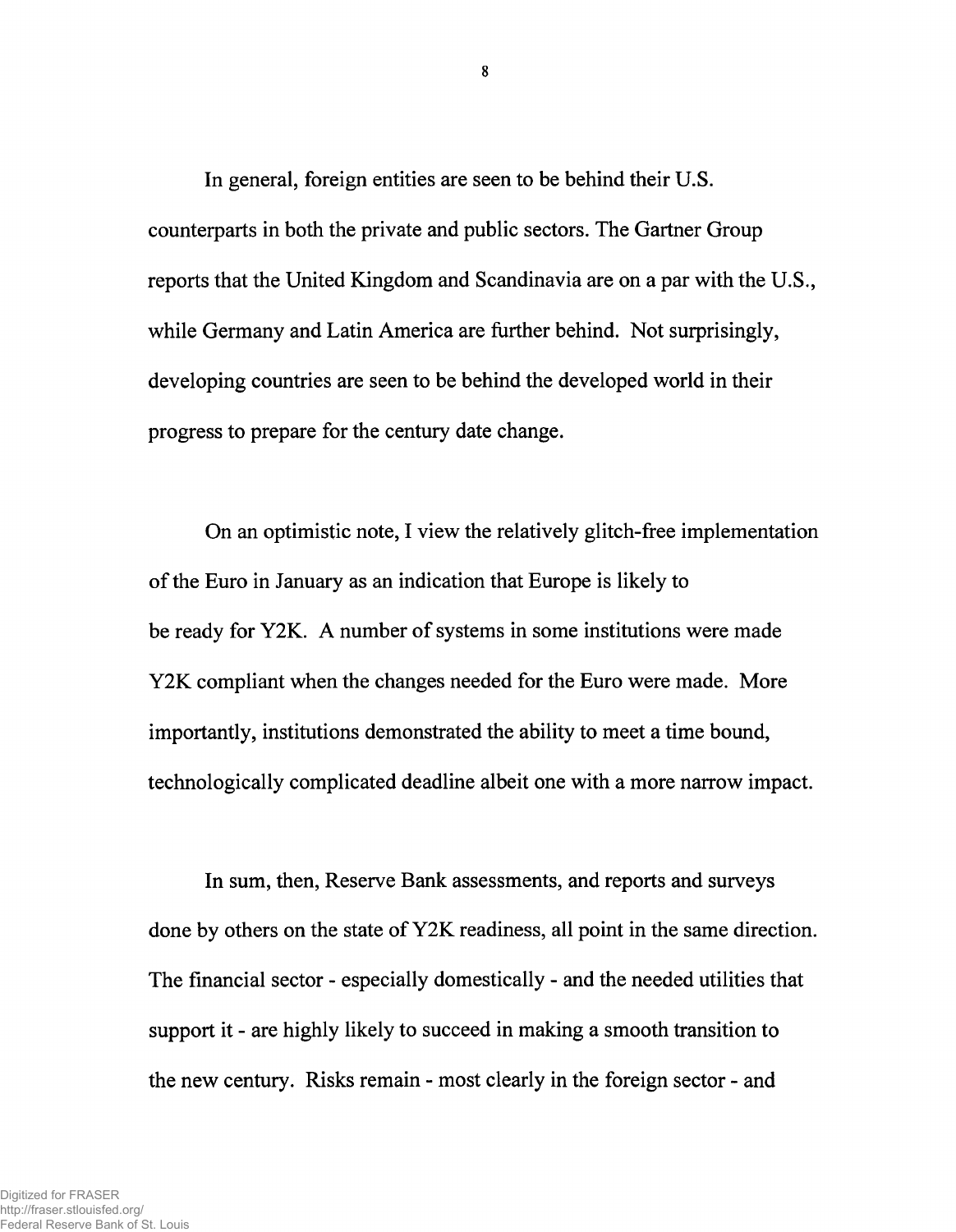glitches are inevitable, but with every passing day the likelihood of success is greater.

Beyond the actual renovation of computer code and testing of programs, recent effort to prepare for the year 2000 transition have focused on contingency planning. The Federal Reserve has devoted much attention to the matter of liquidity for individuals in the form of cash. While the nation's major ATMs are generally compliant now, and the likelihood of bank problems is small, we have recognized the public may choose to hold more cash as a precautionary measure. To address that, Reserve Banks will have extra cash available to increase the amount in circulation if needed. Based on normal growth, U.S. currency in circulation should increase to close to \$500 billion by late 1999. About two-thirds of that is held in foreign countries, so about \$170 billion will be in circulation in the United States at year-end. In addition, Reserve Bank vaults hold about \$150 billion in reserve. That amount will be increased by \$50 billion by late 1999 simply as a precautionary measure. We do not believe that the public needs to hold excess cash. On the contrary, as Chairman Greenspan stated in recent testimony, the safest place for individuals to keep their cash is in the banks, where it is protected and insured. However, we recognize that there will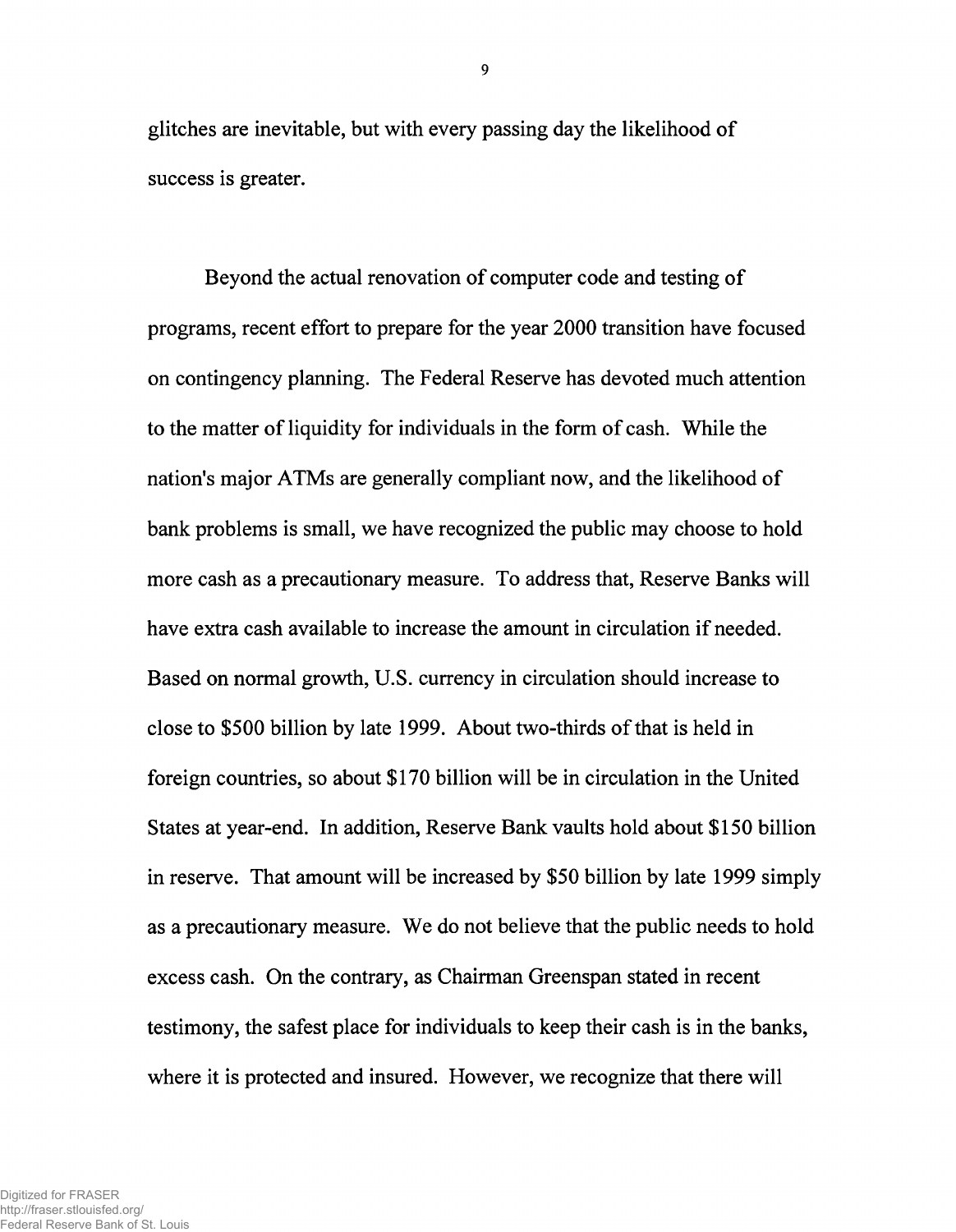likely be some increased demand for cash, and we remain committed to meeting any additional demands of the public. That means Reserve Banks will have sufficient currency in reserve to more than double the amount in circulation domestically, in the highly unlikely event that this is necessary. One remaining issue that we're working hard on is how to ensure that this large amount of valuable paper is where it is needed, rapidly and securely. Plans have already been developed to address these storage and distribution issues.

Finally, let me reiterate the necessity for continued focused attention on Y2K. Despite my reassuring assessment, much remains to be done, and there are no guarantees of total success. Everyone must concentrate on his or her own piece of this effort. However, through careful planning and adequate event management, we believe that the year 2000 transition will be smooth, and that – like the Federal Reserve's operations – the transition will be newsworthy only to the extent that operations are running effectively and that there is nothing to report.